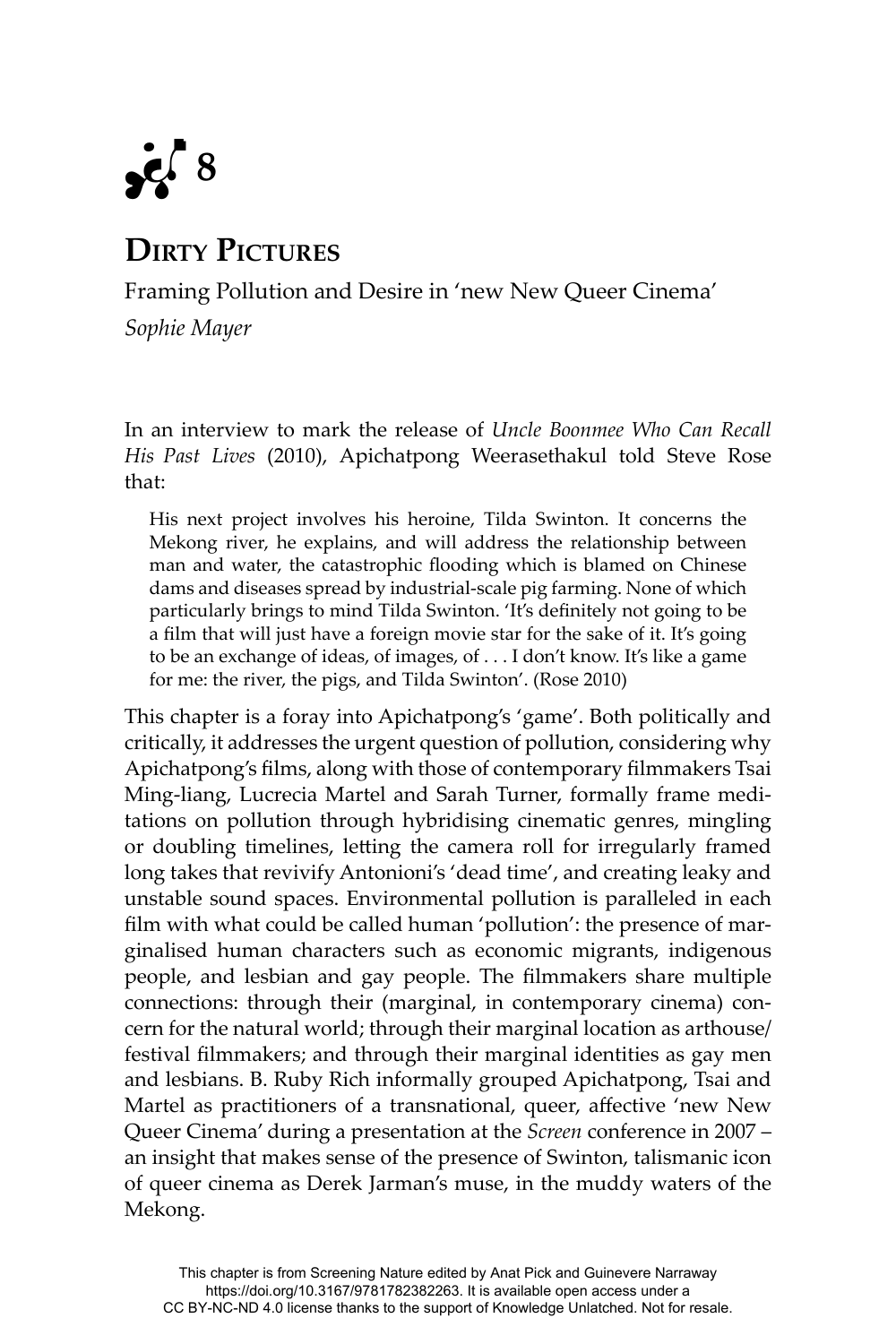Queer sexuality suffuses the work of Apichatpong – not only through male characters engaging in flirtations, but as an attitude towards boundaries. In *Uncle Boonmee*, as every critic has noted, a princess has sex with an animatronic talking catfish (possibly Boonmee in one of his former lives), while in *Blissfully Yours* (2002), the film I focus on here, young lovers Min and Roong are nibbled by ants before they nibble each other. This desiring relation between all elements of the immanent world has been related by critics such as Tony Rayns (2007) to Apichatpong's Buddhism, but it is equally a feature of the avantgarde urtext of queer cinema, *Flaming Creatures* (1963). Desire dissolves boundaries of gender, age, era, species and dream across Apichatpong's oeuvre, and its dissolutive power is often analogised, visually, by water: the catfish and the princess commingle under a spectacular waterfall.

Critic Kai-man Chang (2008a; 2008b) has noted the boundarydissolving properties of water in the films of Tsai Ming-liang: in *The River* (1997) and *The Hole* (1998), water breaks down constructed boundaries between individuals. While this appears destructive, tearing down the house in *The River* erases walls of secrecy and shame in the heteronormative family (and, in parallel, in the paternalistic state). In Lucrecia Martel's films, there is a similar move towards dismantling the white European bourgeois family imported to Argentina, as polluted swamps and flooded dams bring tensions and crimes to light in *The Swamp* (2001) and *The Headless Woman* (2009). In both films, a specific instance of water pollution creates an opening through which a desiring relationship across ethnic boundaries (Hispanic and indigenous) between women, which are also class and age boundaries, could alter the dynamic of the family (and analogically, of the state). Water dominates the soundtrack of Martel's films, as Eleanora Rapan (2007: 45) discusses in her reading of *The Swamp*, where she notes the sonic continuity of 'water – contained in different ways or coming from the sky in the form of rain'. Martel's liquescent soundtracks include the unsettling liquid sounds of a theremin in *The Holy Girl* (2004), which ends with the two teenage female protagonists afloat, fully clothed, in a hotel swimming pool.

Water is a complex metaphor for female sexuality and femininity for all three filmmakers; as Gina Marchetti (2005: 118) argues, 'associated with sexuality, yin/femininity, and the sex industry in Chinese thought, water [is] an important destructive and unifying element in all of Tsai's films'. Reading the film of Marguerite Duras's *The Lover* (1992), Marie-Claire Barnaud (2001: 93–94) suggests that: '[A]fter the nurturing fluidity of (fresh) water follows the monstrous (salty) water of the sea which destroys family relations . . . The river gave. The sea shall take back'.<sup>1</sup>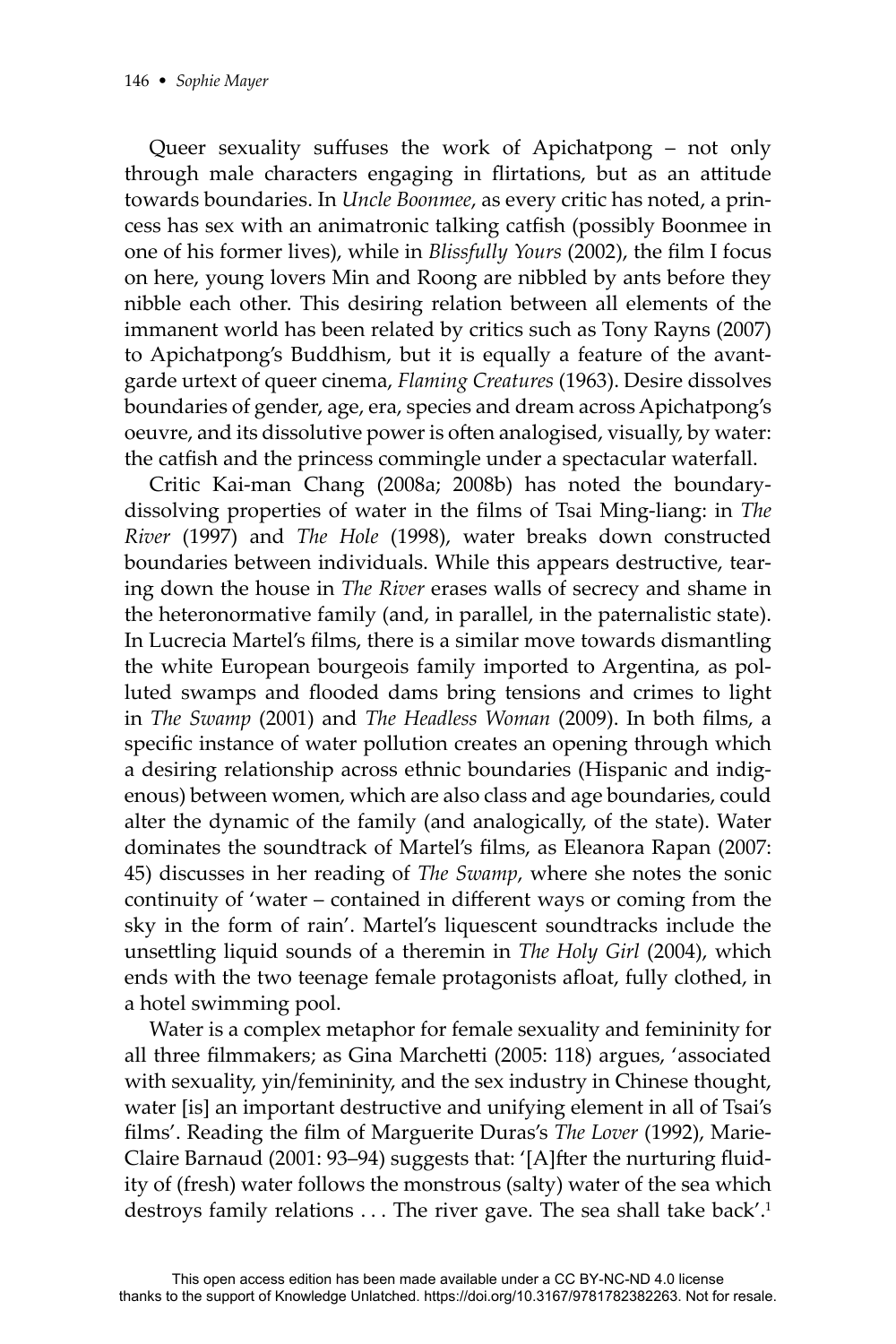The nurturing river and the monstrous sea are both feminised into the figure of the mother/lover in EuroWestern thought. Alluding neither to an originary state of innocence or availability (the nymph embodies both) nor to a nurturing maternality, new New Queer Cinema's water extends the possibility of connection and immersion, while at the same time creating alienation through its threat of dissolution and its elemental difference. In Martel's films, characters chafe at the inland confines of swamps and swimming pools, while in Tsai's *I Don't Want to Sleep Alone* (2006), the Straits of Malacca act as the unseen route for migrant labourers travelling south and air pollution blowing east. The linear narrative and clear dualism of life and death that appear in the European films Barnaud considers are absent in the postcolonial films I read.

Instead, these films exploit the conflicting nature of water, as itself and as an analogy for desire (which is itself an analogy for a liberatory politics): destructive and generative, life-giving and deathdealing, liberating and dissolute, pure and therefore pollutable and polluting.

Sarah Turner's film *Perestroika* (2009) travels towards one of the world's most polluted bodies of water, Lake Baikal, and draws attention to pollution as a function of retention: because of the lake's depth and size and minimal outlets, water molecules reside in Baikal for up to four hundred years. Pollution, in Turner's film, both is and destroys memory, and therefore both drives and dismantles desire. The pollution of the lake, and the signs of climate change in the Siberian landscape, begin to affect and/or are analogised by the protagonist's disintegrating relationship with her female partner, who has joined her on a memorial journey.

The idea of *miasma*, pollution, is central to the narration of the family tragedy as it emerges from Greek tragedy, and again as it is explained by Freud with reference to the Theban plague that prompts Oedipus' self-investigation, and which is allegorical for the infection of sexual desire that runs through the family. Miasma marks the crisis of matter's interdependence, what Judith Butler names throughout *Frames of War* (2010) as injurability and intimacy. Although the scientific theory of miasma as the basis of infection was disproved by the discovery of germs in the nineteenth century, the moral – and quasiscientific – force remains, influencing environmental anxieties as well as debates on migration and sexuality, and the ways in which they are strategically drawn together by contemporary conservatives. As Jasbir K. Puar (2007: xii) explores in *Terrorist Assemblages*, there are new normative versions of lesbian and gay sexuality 'enabled through "market virility" and "regenerative reproductivity"' that are considered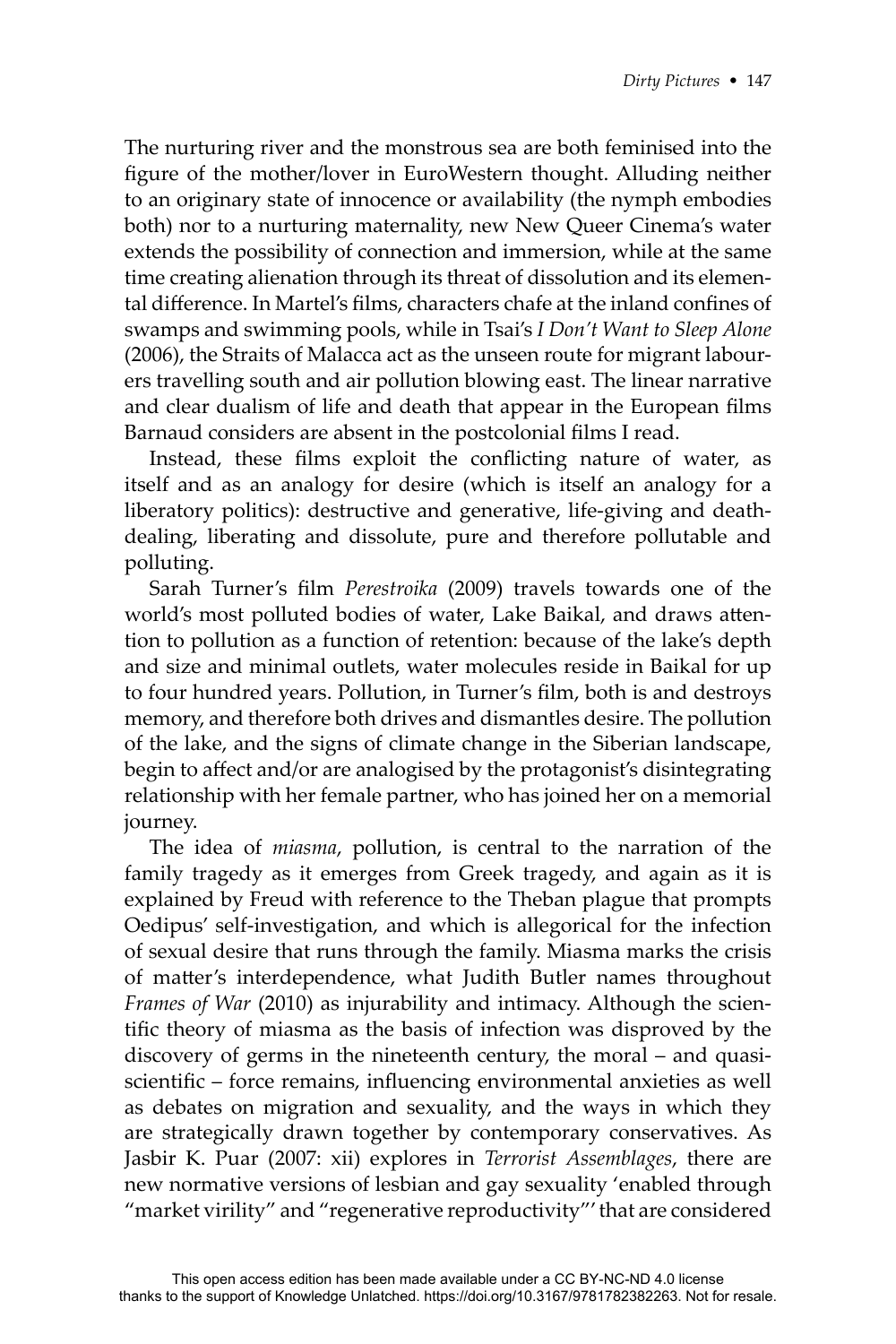non-polluting because they reproduce both capitalism and the nuclear family; Marchetti (2005) observes how Tsai's *The River* critiques such globalised formations. The films I discuss here take up, as Butler has done, the possibilities of queerness for modelling a new interrelation, with an emphasis on the integration of new human interrelations and new interrelations between humans and the environments from which capitalism seeks to alienate them.

These four filmmakers begin by disrupting the identification of landscape with white colonial heteronormativity, and in doing so recover, or release, or reinvent a spiritual access to and meaning of landscape predicated not on naturalising the nuclear family, but on erasing boundaries of all kinds: generational, gendered, sexual as well as national, economic and political. While making clear that both physical access, and a metaphysical relationship, to water is currently bounded by class, gender, ability, nationality and sexuality, these films offer a guardedly utopian possibility of a post-capitalist, post-industrial, postcolonial moment in which, through the crossing, renegotiation or subversion of bounded access, water and humanity radically and mutually return to meaning and sanctity. The films *un-screen* nature, through a filmic relocation of the human in the environment, returning to a more intricate, interdependent and diverse ecology.

Apichatpong's exploration of human-pig-water interconnections may focus on the conflicts over usage as documented by UNESCO's report on water conflict and cooperation in the Mekong Delta (White 2002), a cinematic location that resonates with a specific (and highly cinematised) political conflict: the Vietnam war. Apichatpong's films are never apolitical, often adopting the tangential strategy of locating current events and conflicts within the Thai landscape. *Blissfully Yours* can be read as a romantic comedy, but, in siting the second half of the film in Khao Yai National Park, Apichatpong overlays his young lovers not only with archetypes of Eden and Arden, but with a complex national and transnational history. Khao Yai is in the centre of Thailand, halfway between the capital city of Bangkok and Apichatpong's home province of Khon Kaen, encompassing vital catchment areas for four river systems that stretch across the country. As a network, a river system undermines the duality of margins and centres: the border is connected vitally to the centre of the country by river systems. The drainage systems also cross national boundaries: the Takhong, running north-east into the Mekong, connects Thailand to Laos and on to China; the Saraburi ultimately runs into Burma. The 'artificial nature of geopolitical borders influences water quality and water scarcity. Many of the important water basins of the world straddle political borders'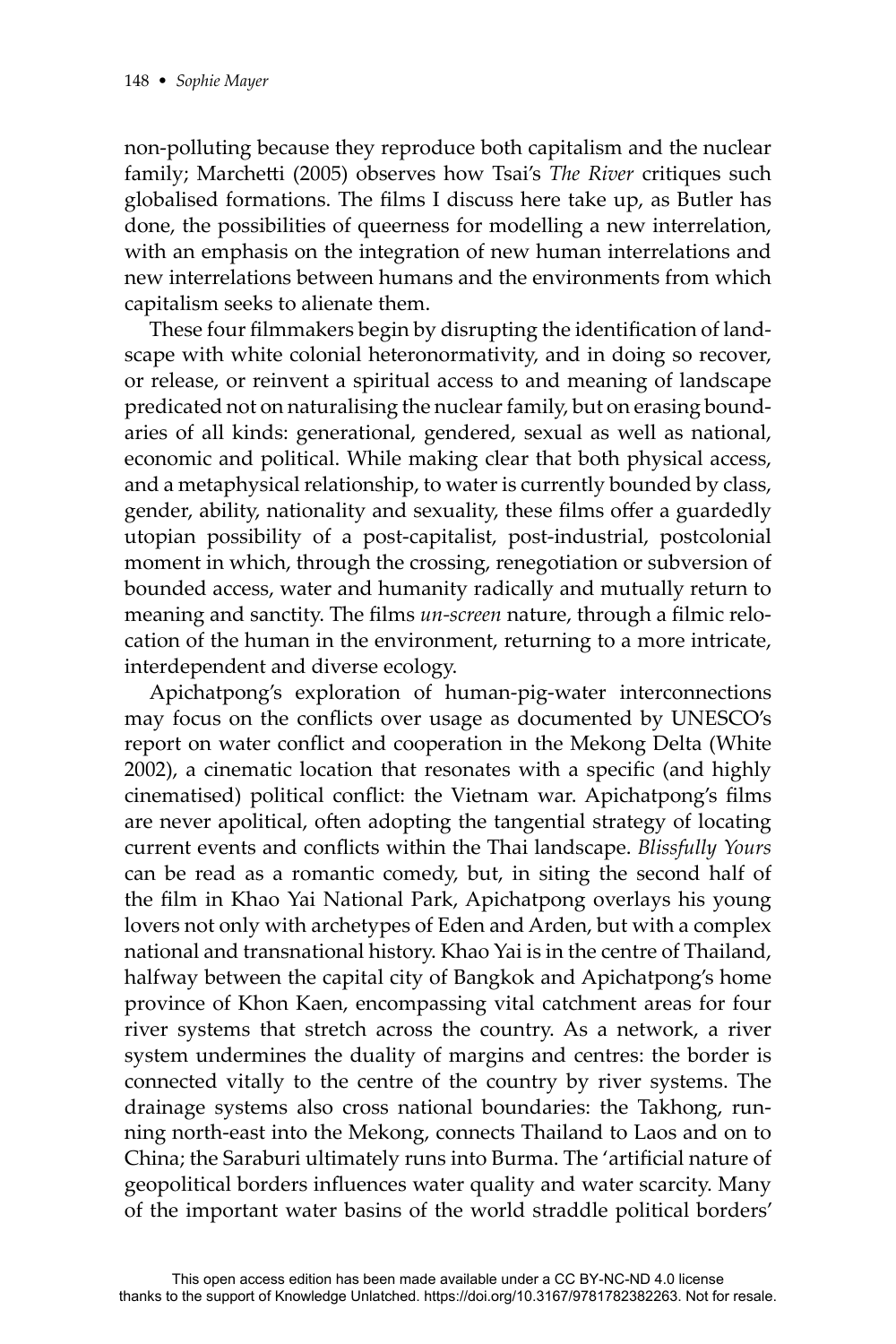(Donahue and Johnston 1998: 2). Water seemingly reinforces but materially undoes national boundaries, highlighting their permeability – emphasised by Min's illegal migration via a river. Khao Yai is a national(ist) symbol, but the film points implicitly towards interdependence, as well as to the significance of the natural for the national. Khao Yai was the first national park in the country, established in 1962 by the resonantly named Boonsong Lekakul (Boonsong is the name of Uncle Boonmee's son in *Uncle Boonmee*, who becomes, through love, a monkey ghost).

At the beginning of the twentieth century, the centre of the forested area was settled by up to thirty households of the Ban Tha Dan people and the Baan Tachal people from the Nakhon Nayok Province to the south. Although formally recognised by the government as a subdistrict known as Pak Ple, the area, due to its distance from the capital, became a refuge for those criminalised and displaced by central government, leading to the cancellation of its subdistrict status and the community's forcible relocation. Pak Ple sounds like a classic temporary autonomous zone, an area that – in its marginality – exceeds government control. Apichatpong's young lovers and their older female colleague/ friend Orn certainly travel to Khao Yai to locate themselves beyond the state and corporate frameworks that control them from the opening of the film, in which Orn is trying to convince a doctor to provide both medical care and naturalisation for Min, who is a Burmese economic migrant; Roong works in a factory producing outsourced Disney merchandise. Yet the national park is not innocent 'nature' beyond the reach of legislation and capital: it was established by law on land taken from the Ban Tha Dan and Baan Tachal indigenous peoples. Vandana Shiva notes that:

Tracing the shift from cultural space to territorial space in Thailand [Benedict Anderson] shows how, between 1900 and 1915, the traditional words *brung* and *muang* largely disappeared because they imaged sovereignty in terms of sacred sites and discrete population centres. In their place came *prathet*, 'country', which imaged it in the invisible terms of bounded territorial space. Laws of nature and their universality were replaced by the laws of a police state which dispossessed people of their original homelands to clear the way for the logic of a world market. (Mies and Shiva 1993: 105–6)

While the film is attentive to the lushness of the natural world made possible by national park status, it also unsettles viewers by marking the presence of territorial space and the market through an incessant mechanical whine, eventually located as machinery belonging to illegal loggers, and which directs the viewer to listen *against* the noise and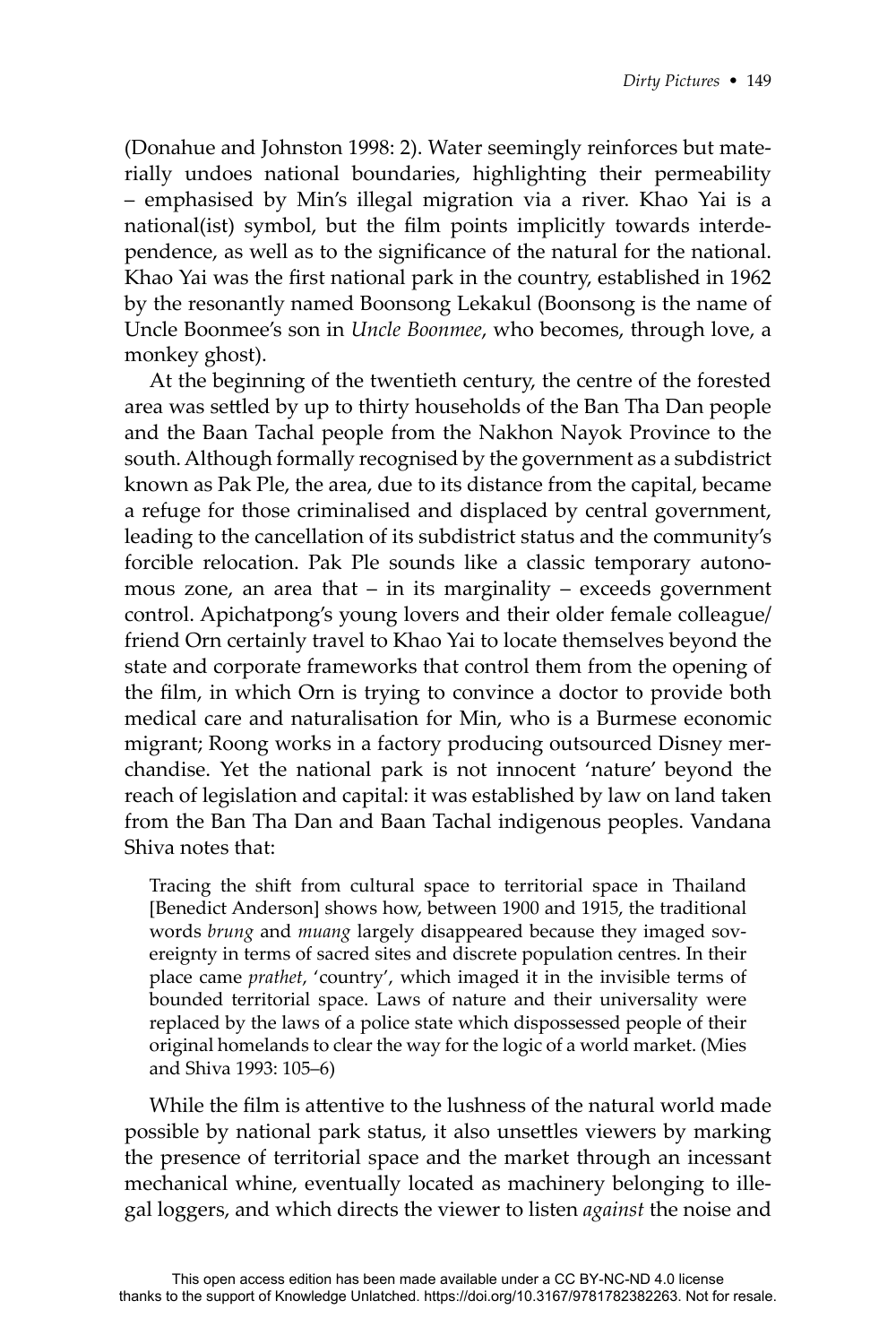*for* water. As Diana James (2006: 88) remarks: '[I]n modern industrial society water becomes a noun and losses [sic] its power as an active verb. Its verbal nature, its voice, is lost in the modern mechanised hum'. Between the aural pollution of illegal logging and the foregrounded sounds of the river and insects (intensified in the edit studio in Bangkok) is Min's voiceover, which reveals that he is an economic migrant and that his skin rash may be caused by hiding from police in a septic tank.<sup>2</sup> His voiceover repeats a 'pollution' of the frame: text and drawings from his diary that are superimposed on the image. Min is thus a figure of pollution in the supposed purity of Khao Yai. The film ends with the two women bathing him in the water in which he has recently ejaculated: the multiple and contradictory relations of purity and pollution as they are identified with the 'natural' and the 'human' float through the film.

Bodily fluids are part of the transformative, immersive ecology of Apichatpong's films, most notably in *Tropical Malady*, where the film's dual/blended narrative hinges on a scene in which Tong urinates by the side of the road and Keng – a soldier who has been stationed in the countryside near Tong's family house – smells Tong's fingers in their first moment of sexual intimacy. In a post asking what queer writing can do and identifying its radical, corporeal force, Lucas de Lima (2010) asks: 'What if piss, not mind/body dualism and the Enlightenment, provided our radiant stream'.<sup>3</sup> In foregrounding carnal nature through a moment of sexuality that is perverse, non-reproductive and homosexual, Apichatpong bodies forth a natural carnality not aligned to Genesis/genetic accounts of heterosexual reproduction, or the heteronormative Romantic sublime. Not only do Apichatpong's films model an ecology (at once Buddhist and postmodern queer) in which humans return to nature through the body, but his films proceed through the 'lovely replicative baroque of ferns and invertebrates (such nice organic prophylactics against heterosexism)' rather than linear cause and effect (Haraway 1991: 150). Temporality and causality are challenged by repetitions, unmotivated shifts of location, doubled characters, absurdist interactions (such as Orn's with the doctor), and the languorous reveries of fixed shots, often accompanied by what one could call the glocal-alia of Thai pop music.

Tsai Ming-liang's films share several of these qualities. *I Don't Want to Sleep Alone*, in particular, shares its dual narrative structure hinging on a repeated character with Apichatpong's *Syndromes and a Century* (2006). Both take up the shifting relation of centre and margins in industrialising South East Asia: *Syndromes* depicts the same characters in different scenarios at two hospitals, one in rural Khon Kaen and one in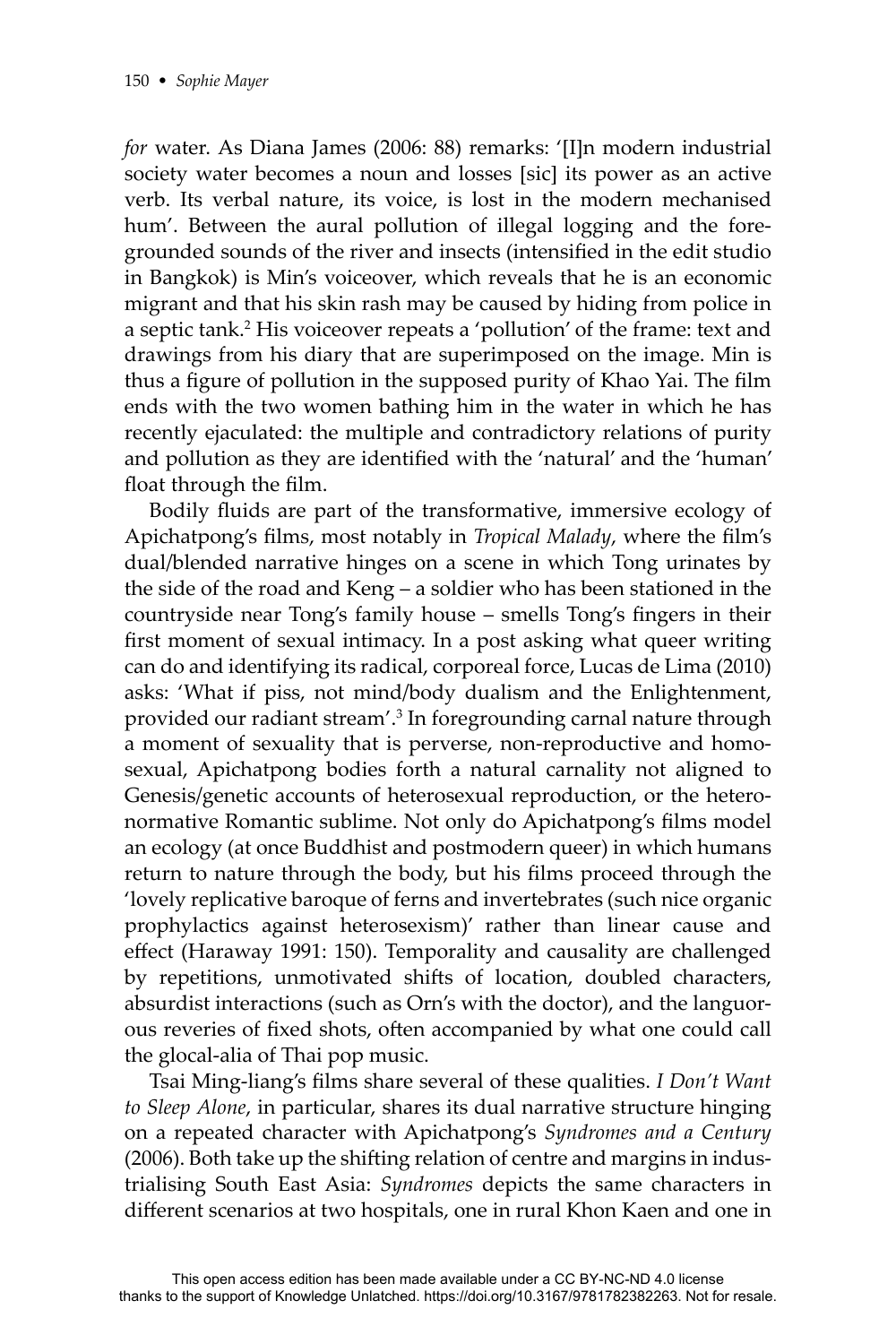Bangkok, while *I Don't* casts the same actor, Tsai's frequent collaborator Lee Kang-sheng, in two divergent roles and differently classed spaces in a single moment in Kuala Lumpur. In one, he is bed-bound in a family home; in the other, he is Hsiao Kang, a Chinese migrant rescued from a beating by Rawang, a Bangladeshi migrant labourer who shares his only possession – a mattress – with the stranger. Hsiao Kang's precarious life (to take up Judith Butler's phrase) in its ecological as well as intimate dimensions is symbolised by the butterfly that alights on his shoulder, but also by an early scene in which Rawang helps him to urinate. The stream of urine produced collaboratively continues, in a sense, to pour through the film (just as the water leaks continuously in through domestic structures and the city in Tsai's *The River* and *The Hole*), manifesting finally in a deep pool of water on which Rawang, Hsiao Kang and Chyi (who has been nursing the bed-bound man as well as having public sex with Hsiao Kang) float out of the film, slowly past the bottom of the frame and into the film's margin.

The pool is a site of the 'kind of unregulated permeability [that] constitutes a site of pollution and endangerment': it both defines (and undoes all definition of) the margin (Butler 1990: 32). Tsai (cited in Chang 2008a: 45) stated that he 'will continue to be interested in people who are blue-collar, marginalised and subjugated'. Ian Johnston (2007) notes a visual manifestation of this concern with the marginalised and/ as permeable, arguing that the mise-en-scène of *I Don't* shows that, 'Tsai loves the old, the dilapidated, the derelict, as if these fragile, crumbling, damp structures are representative of their inhabitants at their most vulnerable, needy, and authentically human'. The title of Chang's article 'Drifting Bodies and Flooded Spaces' (2008a) suggests a parallel between these marginalised characters and the marginal spaces they inhabit, as well as the marginal sex acts located there.

Writing about cruising al fresco, David Bell (1995: 306) comments that 'the sex act . . . is taking place in *public space* . . . But in terms of the identities of the participants, their knowledge of each other, and the wider "public" knowledge of the activities that go on in a particular setting, public (homo)sex can be very private . . . far removed from notions of sexual identities, sexual communities and sexual politics'. This privacy is delinked from the privacy of home, which excludes queer sex. Tsai's films suggest a new formation of home/privacy that is contingent and temporary, but also located in relation to others through the world. Anne-Marie Fortier (2003: 129) suggests via Avtar Brah's concept of 'homing desires' (in *Cartographies of Diaspora* [1996]), that 'homing desire also refers to a longing to belong, and as such, it suggests that "home" is constituted by the *desire* for a "home", rather than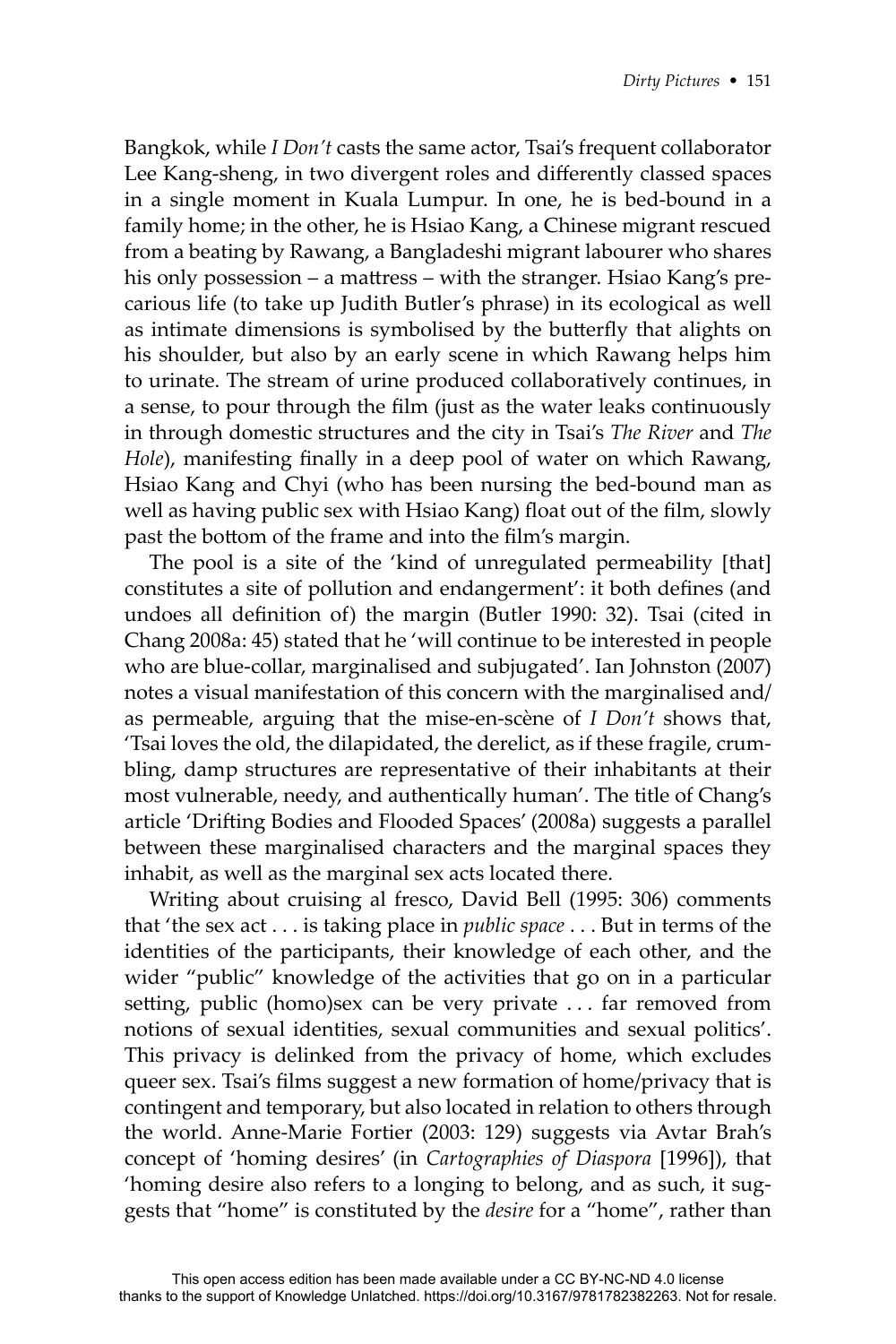surfacing from an already constituted home, "there" or "here". In this sense, home is produced through the movement of desire'.

There and here are confused in *I Don't* both textually through the syncretic globalised soundtrack, featuring such appropriative impurities as the Canto-pop version of 'Sing a Song of Sixpence' played by buskers near the start, and paratextually in the knowledge that Tsai is Malaysian-born Chinese but lives in Taiwan, both 'at home' and a stranger in Kuala Lumpur. The mattress and the industrial pool are produced as home through the movement of desire towards interconnection between humans, and between humans and the natural world – which is also a movement away from the bourgeois family home/ state, and rhetorics of exclusion and pollution.

The moment that links the dual narrative of *I Don't* is the 2005 emergency declared in Malaysia due to airborne pollution from the annual forest fires that occur across the Straits of Malacca in Indonesia. Air currents, like the river systems in *Blissfully Yours*, act both to isolate the characters and remind us of their global connections on circuits of migration. As Johnston (2007) notes, 'in a radio broadcast [towards the end of the film] we hear the blame for this shifted onto migrant workers and the supposed illegal fires that they light in Kuala Lumpur'.<sup>4</sup> Politically, the haze is polyvalent, available for re- and mis-interpretation; Tsai uses both his characters and cinematography to undermine politically expedient blame, and redefine migration and pollution as a product of necessarily permeable boundaries in an interdependent ecology. ESCAP (2000: II: IV: D: 2), a UN development agency, notes that it is the lack of state infrastructure in Malaysia, and particularly the neglect of vulnerable poor and migrant communities, that has created the circumstances for waterborne and airborne pollution in Kuala Lumpur, circumstances that inform the urgent melancholy of *I Don't* and its closing embrace of/on the polluted waters/communities of the city.

The politics of pollution are the invisible controlling narrative of Lucrecia Martel's cinema. While Amy Taubin (2009), among others, has written perceptively about the class and race politics in her films, and their oblique but powerful reference to repressive state politics under the junta, there has yet to be an analysis of the politics of water in Martel's films.<sup>5</sup> Martel was born in Salta, northern Argentina, where her three films are set. Regarded as provincial by metropolitan Argentineans, Salta, bordering six provinces and three countries, is both nationally and transnationally a margin-at-the-centre, a border-in-the-middle like Thailand's Khao Yai National Park. Historically, Salta represents the southernmost extent of the Incan empire. Like Tucumán, which it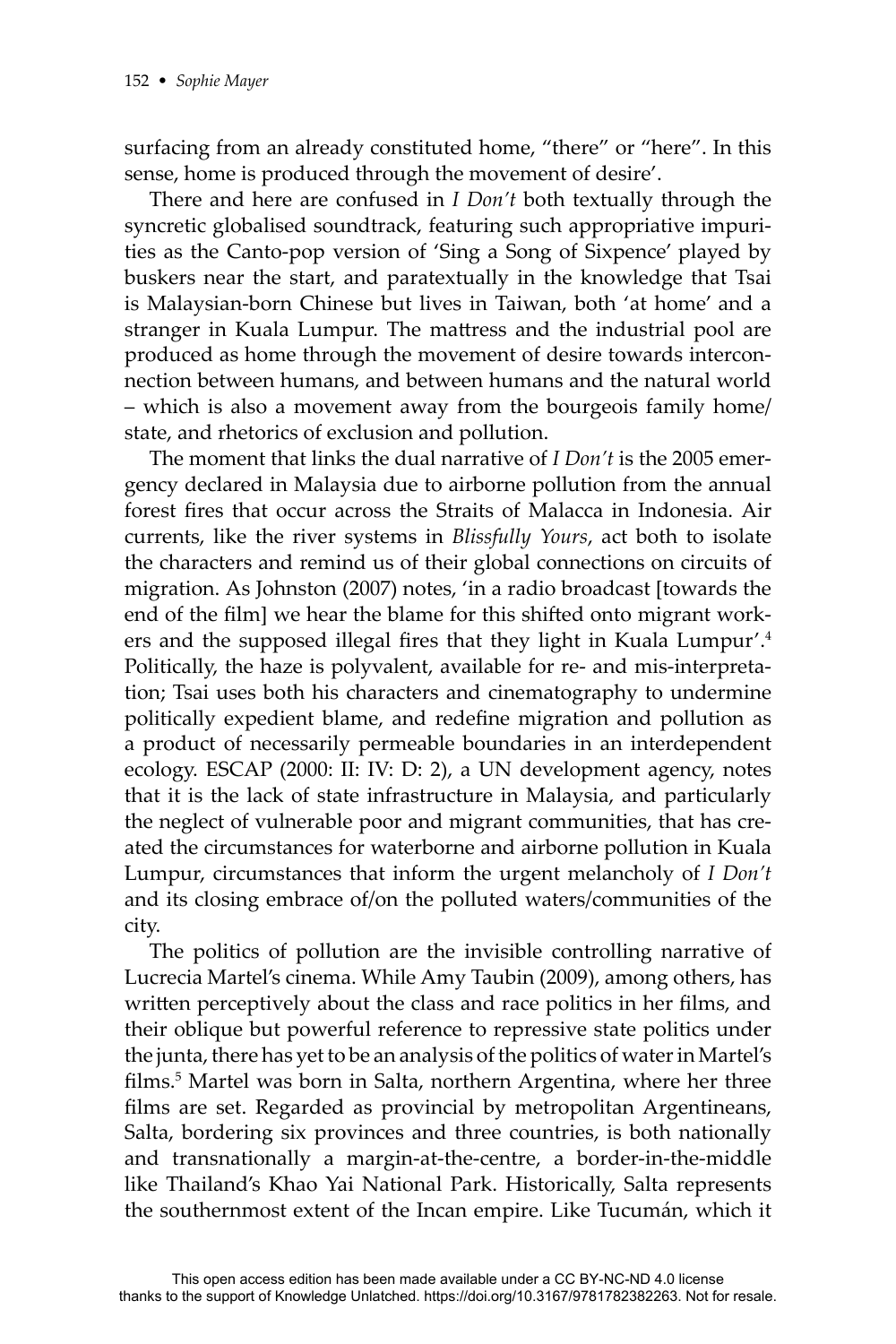borders, Salta was one of the first provinces to have its water supply privatised under the conditions set by the World Bank after Argentina's economic crisis in the mid 1990s. In Tucumán the international consortium led by French Compagnie Generale des Eaux, 'immediately faced sustained protest from water users throughout the province [as ...] citizens felt that their rights had been violated and opted for a strategy of civil disobedience, refusing to pay their water and sewage bills', leading to a high-profile court battle between the province and the consortium (Giarracca and Del Pozo 2005: 91). The public-private partnership (PPP) with a local company in Salta, however, was considered an economic success by the World Bank, whose report on the project (Saltiel and Maywah 2007: 3) noted that 'a virtuous cycle of improved service leads to increased support to the PPP which results in political willingness to grant tariff increases'.

Yet the PPP was discontinued by the regional government in 2009 due to pollution of the Arenales river. Lomniczi, Boemo and Musso (2004: 65–66) draw particular attention to mercury pollution in the Juramento river water system in Salta, noting that: '[T]he maximum tolerable concentration according to National Law  $\# 24051$  of 1 µg/L for drinking water supply, was exceeded in more than 20% at the thirteen sampling points . . . Mercury is one of the most toxic metals, interfering seriously with the human central nervous system'. Both the mysterious origin of the pollution, and mercury itself, are present in *The Headless Woman*: Veronica, the protagonist, works in a dental office whose effluent may be affecting the new local pool, and mercury is traditionally used in dental fillings; Veronica, 'her face frozen in a mask of graciousness', appears to have had both her literal and affective nervous systems damaged by mercury (Taubin 2009: 21). Shortly before the film's release, Argentinean president Cristina Fernandez announced a municipal works funding project specifically for wastewater treatment and flood defences, after serious sustained flooding in the province in 2007 and 2008, to which *The Headless Woman's* flash flood refers.<sup>6</sup>

The characters in *The Headless Woman* are bound together by water, from the opening gossip about the new swimming pool, through the torrential rain that brings Veronica's lover to her marital home, to the corpse in the blocked pipe that connects Veronica's middle-class family to the indigenous village where her sister's gardener lives. Water campaigner Colin Ward (1997: 15) cites and translates Joaquín Costa's nineteenth-century *Colectivisimo Agraria en España*, which found that 'water communities . . . are admirable examples of solidarity and social cooperation of a truly marvellous delicacy and perfection, unequalled by the most complex works of precision engineering'. Opponents to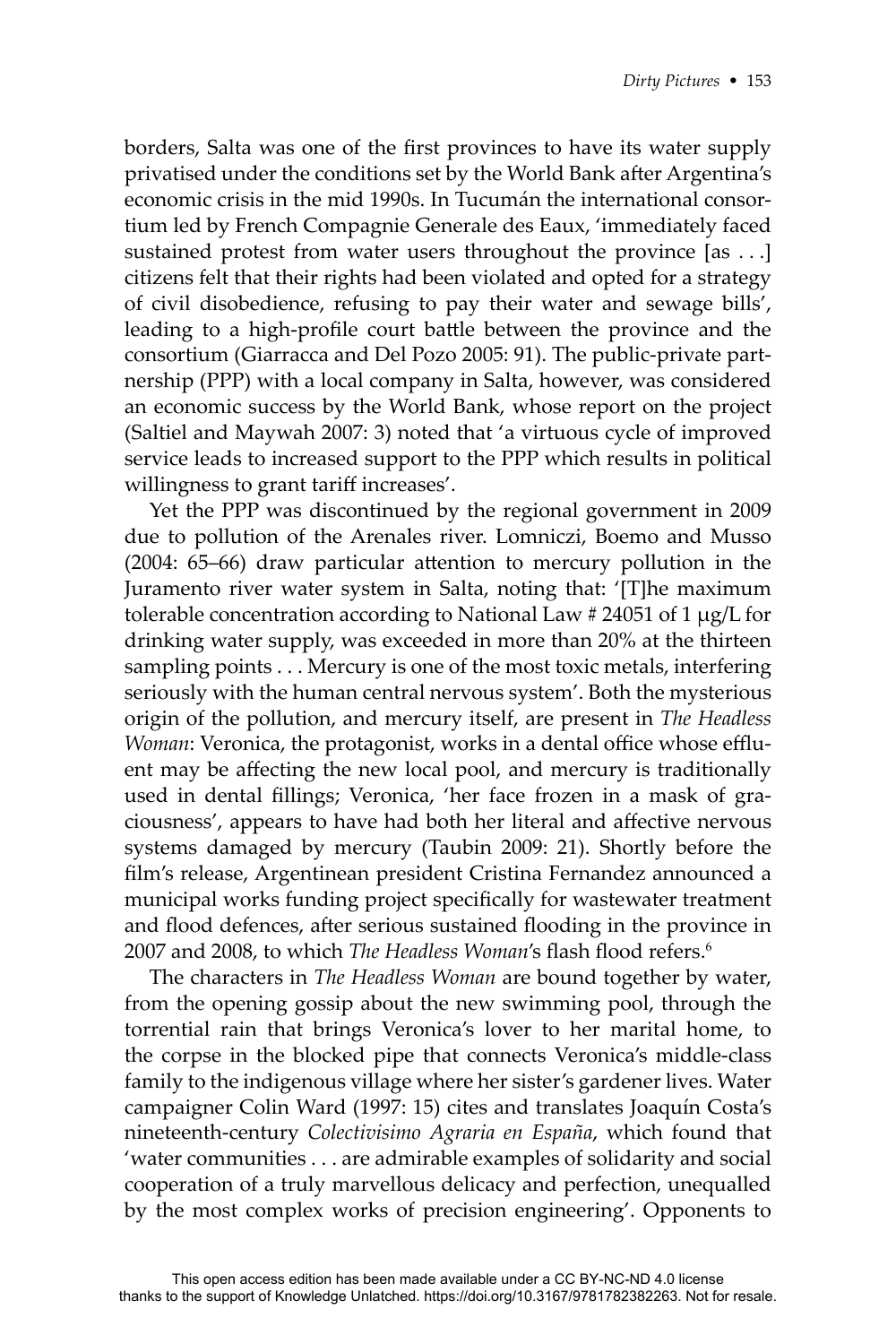privatised or state water projects 'may form coalitions that cut across class, ethnic, political, and religious lines to protect a water resource that they define as necessary for the continuation of local social and biological life' (Donahue and Johnston 1998: 340).

Such collectivity does not manifest in Martel's films – yet the potential is painfully palpable, always as an unrealised desiring relationship between women, and across a boundary. As Claudia Sosa (2009: 257) notes: '*The Headless Woman* offers one exception to [the] patriarchal machinery of silence. Candita, Vero's 13-year-old niece, is in love with her aunt . . . stress[ing] the non-normative ingredients that Martel attributes to the queer romance'. Candita has an indigenous girlfriend, never named in the film, who shows Vero to, and around, the indigenous village where she is looking for (or looking to erase) evidence that she killed an indigenous boy. Through desire, Candita and her girlfriend extend to Vero a way out of the stifling bourgeois life that has led her to cover up the murder. Candita herself is trapped (symbolically) in bed by a waterborne disease – yet she is the only person who actively swims in the new pool: at once an agent of pollution and a free spirit. 'The purificatory power of water, to wash away all pollution, all sin, all physical filth, is an essential feature in the religious symbolism in societies. This quality does not arise because of its intrinsic purity but because it absorbs pollution and carries it away' (Lahiri-Dutt 2006: xv).

Vero turns away from Candita's ferocious kiss at the end of the film, with its power to absorb pollution because of pollutedness, and retreats to an enclosed world of grown-ups where the 1970s popular Argentinean song 'Soleil Soleil' both confirms her self-willed bourgeois blindness to injustice (Taubin 2010: 23) and drowns out the water noises that have persisted on the soundtrack from the opening rainstorm. Yet the final shots are through thick, waved glass that submerges Vero and the others at the party in exactly the water – nature, interdependence, vulnerability – whose value they have tried to expropriate (Vero has a European-style lawn garden watered by sprinklers in a semi-arid area), while denying the mutual responsibility entailed in a common resource. Drowning rather than baptising, obscuring rather than clarifying, the watery glass points to water's close relationship with cinema. This underwater blur is an instance of Martel's frequent over-determination of pro-filmic spaces, which make cinematic-aspsychosexual references to Hitchcock and Antonioni; thus, the diegetic world is perceived here through a *film* (water, glass, celluloid itself and cinema history). This parallels the viewer with Veronica as voyeurs disengaged from material experience.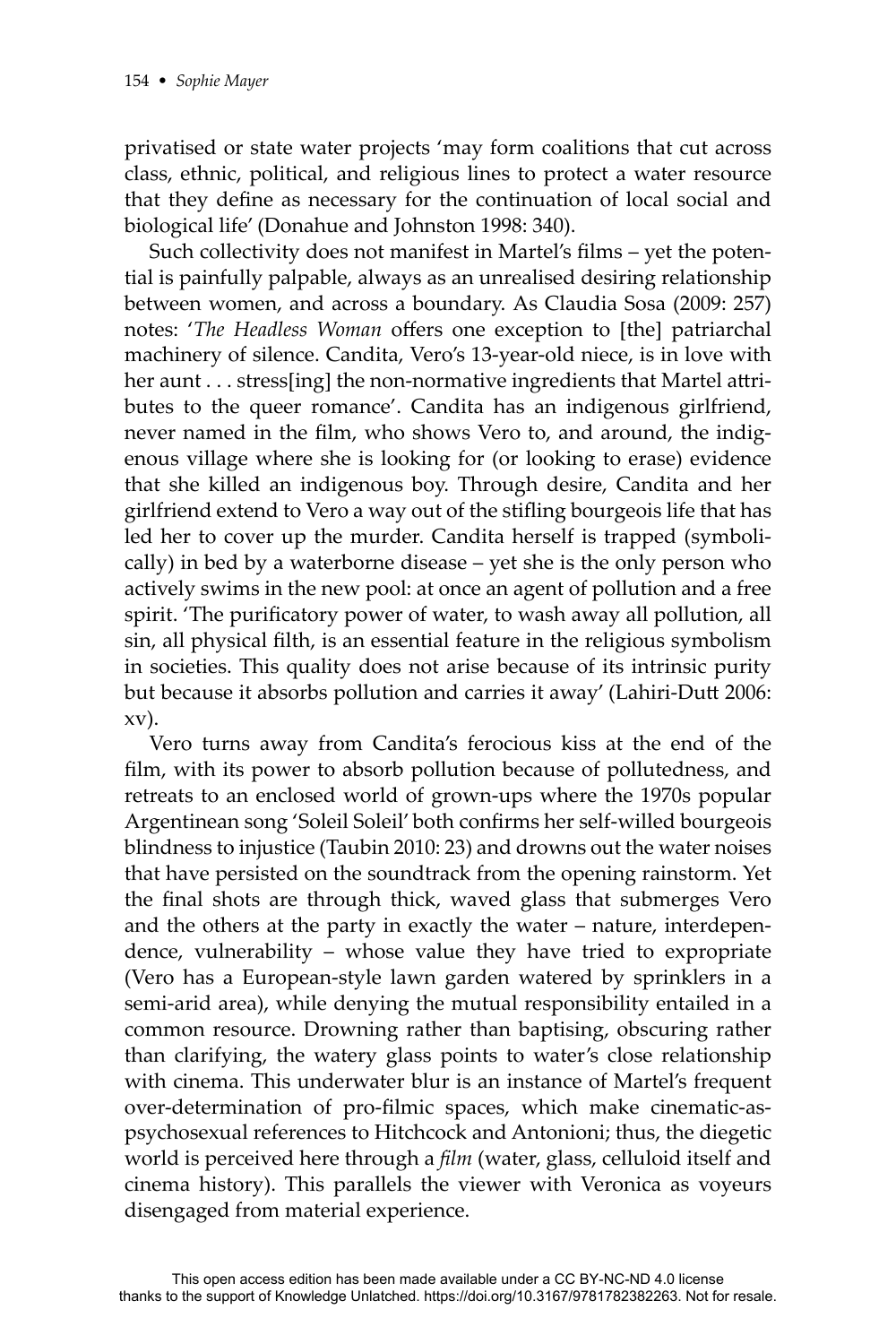Martel's films ask how, and whether it is possible, to absorb the visual pollutants – including film itself – that maintain the nature/ culture dualism and the post-Enlightenment sense of human authority over nature separated into the domain of the visible, and therefore knowable. Her eccentric, irregular framing (often clipping the heads of characters shot in medium close-up), in tandem with her condensed but elliptical storytelling, returns aspects of the world to unknowability and demotes the viewer, like the protagonist, from authority.

Turner's *Perestroika*, a docu-fiction, creates a similar affective resonance between the protagonist's experience of amnesia at a site of water pollution, and the viewer's imbrication in the cinematic ecology. A documentary record of a journey on the Trans-Siberian Express railway from Moscow to Baikalsk, undertaken by Turner in December 2007 to mark the twentieth anniversary of a similar journey with her friend Sîan Thomas, who died in Moscow in 1993, the film begins and ends with the image of smoke rising off the freezing waters of Lake Baikal, at once an ecological nightmare and a profound figuration of the painful, illogical ways that memory arises and transforms us. The representation of Baikal is connected, implicitly, to the dual erasure of histories, as it is to the loss and return of memories of Sîan: the Soviet erasure of local, folk and religious cultures, and the post-Soviet erasure of Communist history, in whose last moments Turner initially travelled through Russia.

'Lake Baikal, the Pearl of Siberia or the Sacred Sea, is referred to as "Ye glorious sea, ye sacred Baikal" in an old Siberian song. The lake is indeed old: clay samples taken in 1990 show that Lake Baikal is at least 30 million years old, making it the world's oldest known lake' (Van Allen 1996). Centrally located in the Eurasian landmass, yet further from an ocean than any other great freshwater lake, Baikal is another margin/centre like Khao Yai and Salta. Although there are over one hundred chemical industries along the shore, the pollution of Baikal is primarily caused by a cellulose wood pulp and paper mill; while this cellulose is used mainly for clothing, as cellulose acetate or cellulose nitrate it is one of the two components of celluloid. Baikal is becoming film, polluted by film, even as Turner processes it through her video and digital video cameras. The pulp mill was closed in late 2008, but reopened in January 2010 for economic reasons (Harding 2010). The factory, as the town's only major employer in an area potentially recuperable for tourism, is caught on the hook of economic valuations of the environment that 'reduces the biosphere to a subsidiary of the economy. In reality it's the other way round. The economy, like all other human affairs, hangs from the world's living systems' (Monbiot 2010).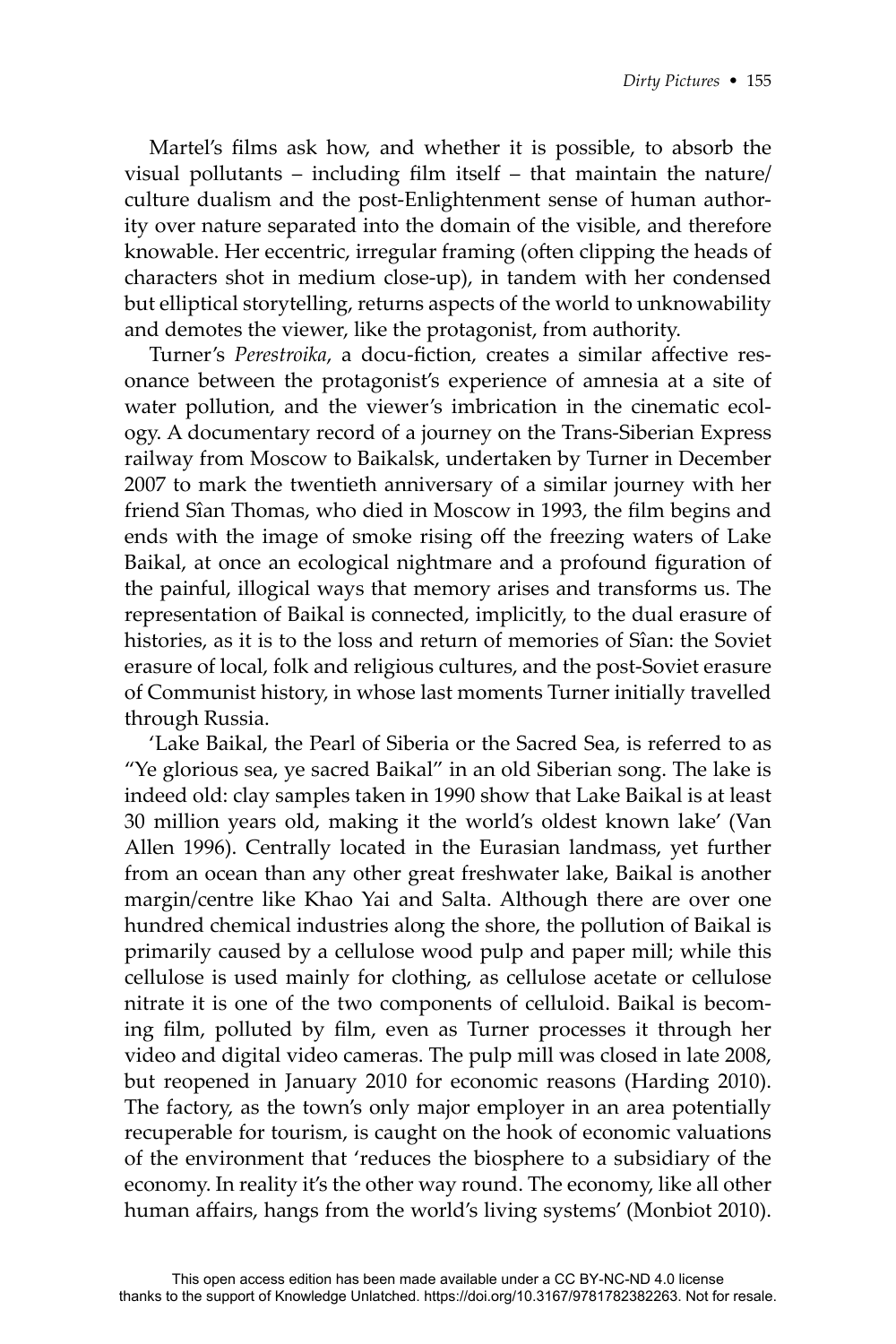The narrator's memories and emotions 'hang' from Baikal as a living system: in particular, the frozen lake stores and, through the journey towards it, releases memories of Sîan.

Most haunting are two musical recordings: a tape of Russian traditional singers that Sîan gave to Turner on the first trip, and a recording of the group led by Sîan singing a canon in a crumbling mausoleum. In reaching towards folk culture and sacred space, *Perestroika* is not reactionary or conservative, but searching as Winona LaDuke (2004: 11) does to answer the question: 'How does a community heal itself from the ravages of the past? . . . in the multifaceted process of recovering that which is "sacred"'. This does not involve a return to the Romantic sublime, nor a loose appropriation of indigenous symbolism. Chumash poet Deborah Miranda (2002: 144) argues that: 'We [indigenous writers] know that if we use natural landscape as metaphor, we are being predictable, but on the other hand, these are not "just" natural images to us. Often, the natural world contains much religious, culturally specific importance that is impossible to ignore but difficult to negotiate'.

It is this cultural specificity which threads through the representation of ecologies and their pollutants in these films, but also threads together their resacralisation. Water rights campaigners themselves return to the resacralisation of water as a precursor to all and any legislative and representational change. Diana James (2006: 85–86), having worked with the Pitjantjatjara and Yankunytatjara people around Uluru in south-western Australia, acknowledges her guides' stories, 'as being the source of my desire to re-sacralise our connections to land and water . . . Symbolic consciousness is as important for sustainable use of water as technological knowledge and regulations'.

While this chapter cannot provide it, we require an equivalent of Laura Mulvey's 1975 definitional essay 'Visual Pleasure and Narrative Cinema' that dismantles the ways that nature is screened(-off) on film, exactly as Mulvey argues that women are, in order to secure the viewer's 'mastery of vision', the sublime stance that remains mainstream environmentalism's approach to nature. Rather than psychoanalysis, such an essay might draw on the emerging phenomenology of landscape. Social anthropologist Veronica Strang (2004), who looks closely at communities' understanding of water by connecting symbolic and affective dimensions to water use, informs my approach here, triangulating narrative cinema, environmental science and poetics, in an attempt to respond to Rachel O. Moore's provocative reading of fire and its elemental cinema in *Savage Theory* (2000). The biosphere is constructed through our linguistic and imagistic relationship to it, which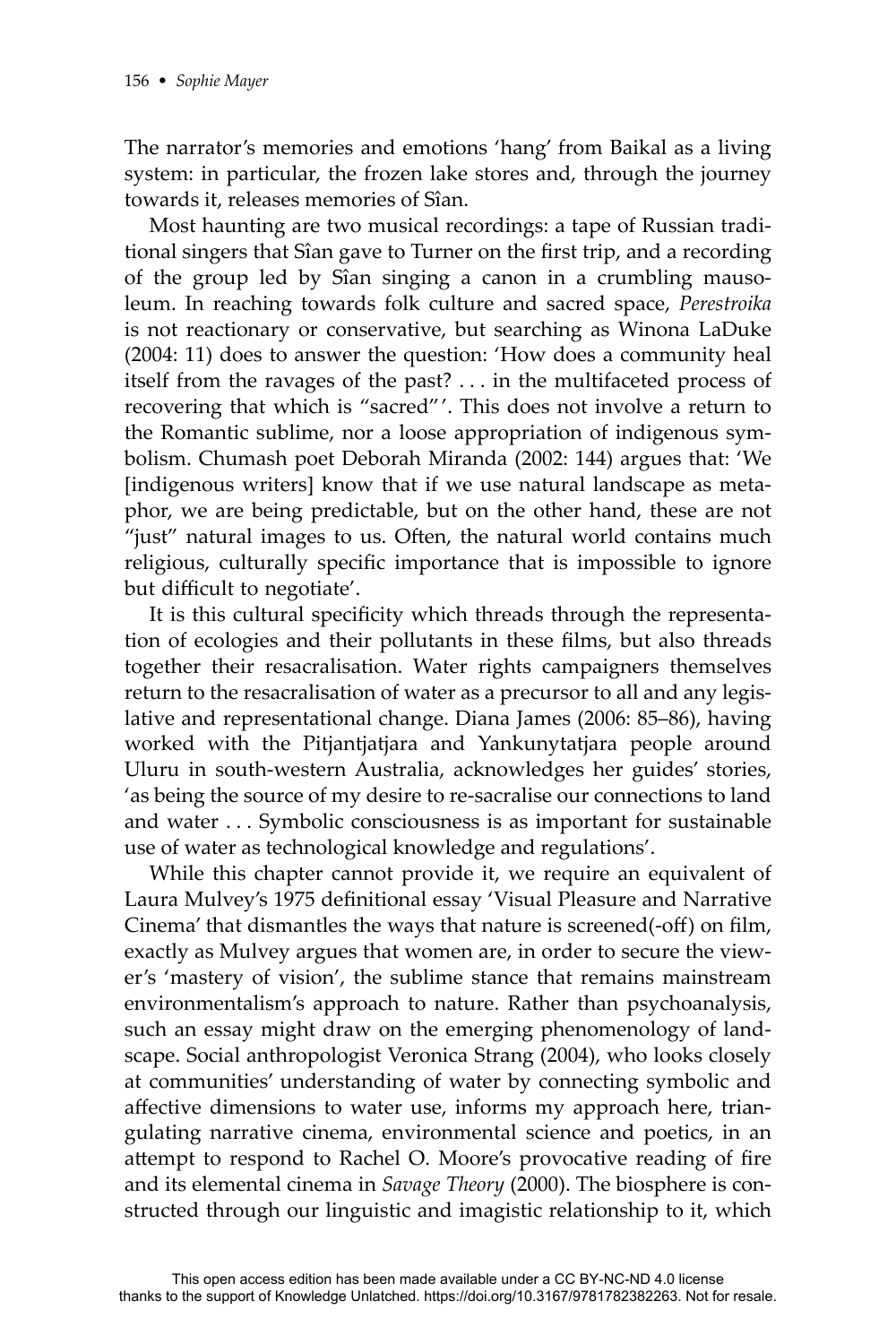are in turn dependent on (and informative of) our relationships with each other. In his note for the Second Run DVD release of *Blissfully Yours*, Apichatpong comments that: 'A few days after the last scene was shot, the setting was destroyed by a big flood. A large tree in the background plunged into the water and the stream turned muddy. We again thanked the forest goddess [for whom the crew left traditional sacrifices] for allowing us enough sun to capture the beautiful images in our film'.<sup>7</sup> The story resonates with ecofeminist activist Vandana Shiva's (Mies and Shiva 1993: 6) claim that 'an ecofeminist perspective propounds the need for a new cosmology and a new anthropology which recognises that life in nature (which includes human beings) is maintained by means of cooperation and mutual care and love ... To this end ecofeminists use metaphors', as these filmmakers do, in a materially engaged strategy that situates culture and nature as imbricated and mutually engendered and engendering. The cinematic image, as image, is always a metaphor, and the camera's attention can work to resacralise landscape through its claim to all the complexities and delights of embodiment. The impure, contradictory game of water and bodies is played for real stakes in, to paraphrase Marianne Moore, imaginary gardens.

## **Notes**

- 1 '[A]lors à la fluidité bienfaisante de l'eau (douce) du fleuve, succeed l'eau (salée) monstruese de la mer qui detruit les relations familiale . . . La fleuve a donné. La mer reprendra' (Barnaud 2001: 93–94).
- 2 According to Tony Rayns (2009: 70), Apichatpong had AIDS in mind when shooting the scenes about Min's skin rash. While this chapter does not allow space to consider all the implications of this subtext, I note, following Susan Sontag (1991), that AIDS/HIV is the contemporary condition *par excellence* that conflates physical infection (the virus) and moral pollution (gay sex, drug use or immigration status). In *Blissfully Yours*, the septic tank relates this pollution directly to water, to the bodily processes of urination/ defecation and the industrial world's desire to disguise, rather than deal, with them.
- 3 Uncle Boonmee has a kidney disease that requires a drain, and several scenes in *Uncle Boonmee* concern the caring attention of first Jaai, his Laotian assistant, and then Huay, the ghost of his wife, as they assist him with the drain, so that the excretion of pollution becomes a gesture of care and connection.
- 4 Johnston (2007) makes a striking connection between the ecological portent of the dark haze and the prosecution of homosexuality in Malaysia, noting that the film's Chinese title has a secondary meaning of 'a black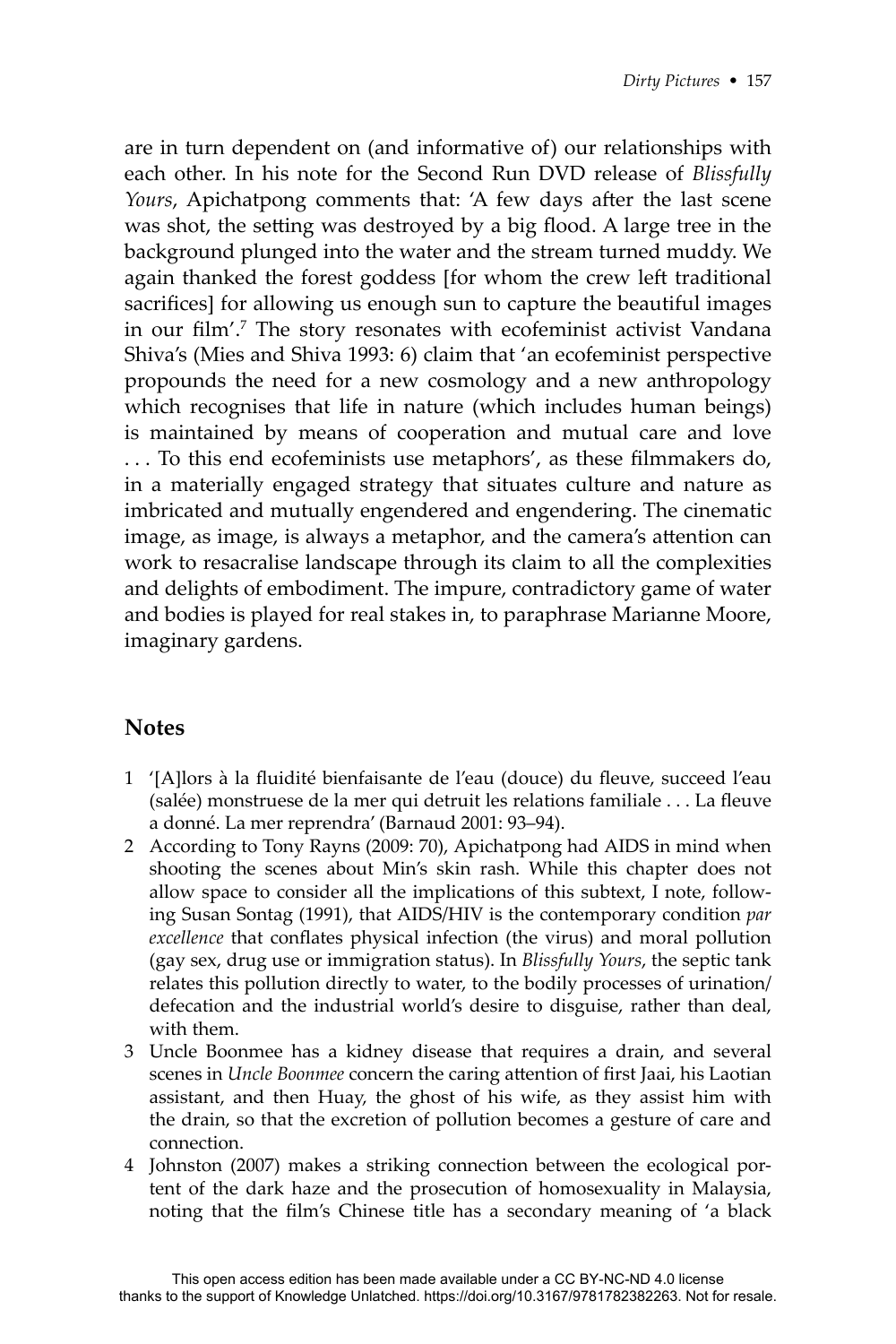eye', a reference to the accusation of sodomy orchestrated by the Malaysian Prime Minister against Anwar Ibrahim, the former Deputy Prime Minister, in which a stained mattress was produced as evidence. Ibrahim appeared in court with a black eye.

- 5 See also Sandhu (2010) and Sosa (2009) for references to the junta in *The Headless Woman*. With reference to *The Swamp*, several critics make a connection to the junta's alleged practice of dumping the bodies of *desaparecidos* at sea from helicopters. While this is a powerful resonance for the amnesiac/ revelatory nature of water in Martel's films, and particularly the body found in the drain in *The Headless Woman*, the films make no specific reference to the sea.
- 6 Retrieved 1 December 2010 from http://www.bnamericas.com/story.jsp?se ctor=4&idioma=I&noticia=468571 Problems continue: Eltransigente.com.ar reported a complaint over alleged water contamination in the Argentine province of Salta with demands for around 4.8 billion pesos (\$1.17 billion [U.S.]) to cover damages and recuperation costs from company Aguas del Norte, the local consortium formed to take over from the PPP. (Translation retrieved 13 July 2011 from http://www.freshfruitportal.com/2011/04/28/ argentine-province-in-hot-water-over-contamination/)
- 7 Retrieved 1 December 2010 from http://www.secondrundvd.com/ release\_more\_by.php

## **References**

Barnaud, M.C. 2001. 'L'amant et l'eau.' *L'avant scène* 500 (2001): pp. 93–94.

- Bell, D. 1995. 'Perverse Dynamics, Sexual Citizenship and the Transformation of Intimacy', in D. Bell and G. Valentine (eds), *Mapping Desire: Geographies of Sexualities*. London and New York: Routledge, pp. 304–17.
- *Blissfully Yours* (Sud sanaeha). 2002. [Film]. Directed by A. Weerasethakul. Thailand: Anna Sanders Films, Kick the Machine, La-ong Dao.
- Butler, J. 1990. *Gender Trouble: Feminism and the Subversion of Identity*. New York: Routledge.
- ———. 2010. *Frames of War*. London: Verso.
- Chang, K. 2008a. 'Drifting Bodies and Flooded Spaces: Visualising the Invisibility of Heteronormativity in Tsai Ming-liang's *The River*'. *Post Script* 28.1: pp. 45–62.
- ———. 2008b. 'Gender Hierarchy and Environmental Crisis in Tsai Ming-liang's *The Hole*'. *Film Criticism* 33.1: pp. 25–44.
- Donahue, J.M. and B.R. Johnston. 1998. *Water, Culture and Power: Local Struggles in a Global Context*. Washington, DC and Covelo, CA: Island Press.
- ESCAP. 2000. 'Assessing Integration of Environmental Measures into Development Planning: Water Pollution'. *Integrating Environmental Considerations into Economic Policy Making Processes*. Volume II: Local/ Provincial Processes, Chapter IV, Malaysia. Retrieved 1 December 2010 from http://www.unescap.org/drpad/publication/integra/volume2/malaysia/ 2my04d02.htm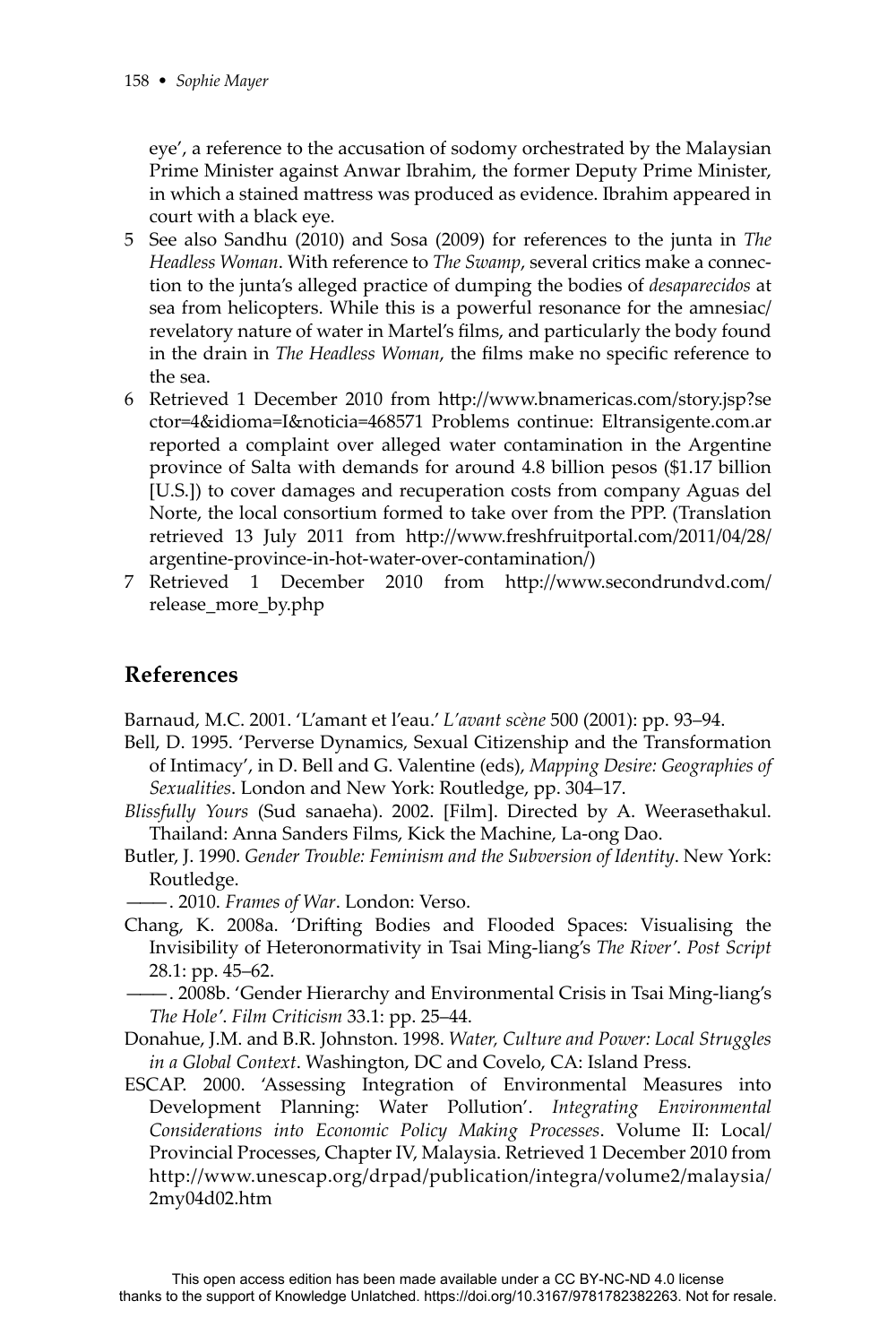*Flaming Creatures*. 1963. [Film]. Directed by J. Smith. U.S.A.

- Fortier, A.-M. 2003. 'Making Home: Queer Migrations and Motions of Attachment', in S. Ahmed, C. Castañeda, A.-M. Fortier and M. Sheller (eds), *Uprootings/Regroundings: Questions of Home and Migration*. Oxford and New York: Berg, pp. 115–35.
- Giarracca, N. and N. Del Pozo. 2005. 'To Make Waves: Water and Privatisation in Tucumán, Argentina', in V. Bennett, S. Dávila-Poblete and M. Nieves Rico (eds), *Opposing Currents: The Politics of Water and Gender in Latin America*. Pittsburgh: University of Pittsburgh Press, pp. 91–106.
- Haraway, D. 1991. *Simians, Cyborgs and Women: The Reinvention of Nature*. New York: Routledge.
- Harding, L. 2010. 'Anger at Putin Decision to Allow Lake Baikal Paper Mill to Reopen'. *The Guardian*, 20 January. Retrieved 1 December 2010 from http://www.guardian.co.uk/world/2010/jan/20/vladimir-putin-lake-baikalmill
- *Headless Woman, The* (La mujer sin cabeza). 2009. [Film]. Directed by L. Martel. Argentina, France, Italy, Spain: Aquafilms, El Deseo S.A., R&C Produzioni, Slot Machine, Teodora Film.
- *Hole, The* (Dong). 1998. [Film]. Directed by M. Tsai. Taiwan, France: Arc Light Films, Central Motion Pictures Corporation, China Television, Haut et Court, La Sept-Arte.
- *Holy Girl, The* (La niña santa). 2004. [Film]. Directed by L. Martel. Argentina, Italy, Netherlands, Spain: La Pasionaria S.r.l., R&C Produzioni, Teodora Film, El Deseo S.A., Fondazione Montecinemaverita, Hubert Bals Fund, Lita Stantic Producciones.
- *I Don't Want to Sleep Alone* (Hei yan quan). 2006. [Film]. Directed by M. Tsai. Malaysia, China, Taiwan, France, Austria: Centre National de la Cinématographie (CNC), Dama Orchestra Malaysia, EMI Music Taiwan, Government Information Office of the Republic of China, Homegreen Films, New Crowned Hope, Soudaine Compagnie.
- James, D. 2006. 'Re-Sourcing the Sacredness of Water', in K. Lahiri-Dutt (ed.), *Fluid Bonds: Views on Gender and Water*. Kolkata: Stree, pp. 85–104.
- Johnston, I. 2007. 'Butterfly Dream'. *Bright Lights Film Journal* 57 (August). Retrieved 1 December 2010 from http://www.brightlightsfilm.com/57/sleep. html
- LaDuke, W. 2004. *Recovering the Sacred: The Power of Naming and Claiming*. Boston: South End Press.
- Lahiri-Dutt, K. 2006. 'Introduction', in K. Lahiri-Dutt (ed.), *Fluid Bonds: Views on Gender and Water*. Kolkata: Stree, pp. xiii–xl.
- de Lima, L. 2010. 'Kitsch, *The Lion King*, Poetry'. *Montevidayo* 18 November. Retrieved 1 December 2010 from http://www.montevidayo.com/?p=534
- Lomniczi, I., A. Boemo and H. Musso. 2004. 'Mercury Pollution of the Juramento River Water System (Salta Province, Argentina)'. *Journal of the Argentine Chemical Society* 92.4–6: pp. 65–75.
- *Lover, The* (L'amant). 1992. [Film]. Directed by J-J. Annaud. France, UK, Vietnam: Films A2, Grai Phang Film Studio, Renn Productions, Timothy Burrill Productions.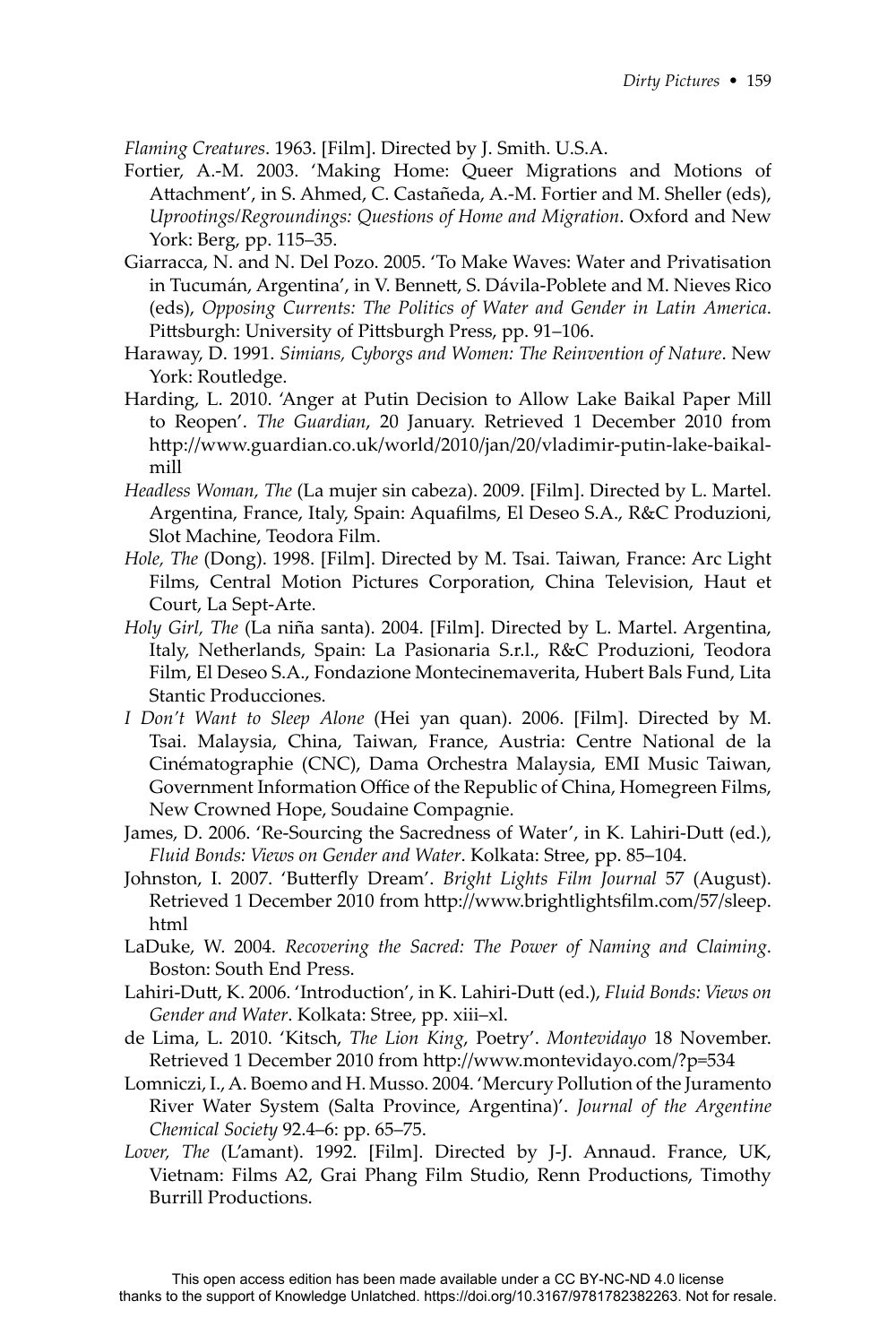- Marchetti, G. 2005. 'On Tsai Ming-liang's *The River*', in B. Chris and F. Lu (eds), *Island on the Edge: Taiwan New Cinema and After*. Aberdeen: Hong Kong University Press, pp. 113–26.
- Mies, M. and V. Shiva. 1993. *Ecofeminism*. London: Zed Books.
- Miranda, D.A. 2002. 'Dildos, Hummingbirds and Driving Her Crazy: A Search for American Indian Women's Love Poetry and Erotics'. *Frontiers* 23.2: pp. 135–49.
- Monbiot, G. 2010. 'We've Been Conned. The Deal to Save the Natural World Never Happened'. *The Guardian*, 1 November. Retrieved 1 December 2010 from http://www.guardian.co.uk/commentisfree/cif-green/2010/nov/01/de al-to-save-the-natural-world-never-happened
- Moore, R.O. 2000. *Savage Theory: Cinema as Modern Magic*. Durham, NC and London: Duke University Press.
- Mulvey, Laura. 1975. 'Visual Pleasure and Narrative Cinema'. *Screen* 16.3: pp. 6–18.
- *Perestroika*. 2009. [Film]. Directed by S. Turner. U.K: Film London Artists' Moving Image Network (FLAMIN).
- Puar, J.K. 2007. *Terrorist Assemblages: Homonationalism in Queer Times*. Durham, NC and London: Duke University Press.
- Rapan, E. 2007. 'Sound Continuity and Tragedy in *La Cienaga*'. Trans. G. Costantini. *Filmwaves* 33: pp. 42–45.
- Rayns, T. 2009. 'Towards the Wondrous Void'. *Vertigo* 4.3: pp. 70–71.
- *River, The* (He liu). 1997. [Film]. Directed by M. Tsai. Taiwan.
- Rose, S. 2010. '"You Don't Have to Understand Everything"' [Interview with Apichatpong Weerasethakul]. *The Guardian,* 11 November. Retrieved 1 December 2010 from http://www.guardian.co.uk/film/2010/nov/11/apichat pong-weerasethakul-director-uncle-boonmee-interview
- Saltiel, G. and N. Maywah. 2007. 'Argentina: The Salta Water Public-Private Partnership'. *en breve* 102 (February): pp. 1–4.
- Sandhu, S. 2010. '*The Headless Woman*, review'. *The Telegraph* 18 February. Retrieved 1 December 2010 from http://www.telegraph.co.uk/culture/cultu recritics/sukhdevsandhu/7262988/The-Headless-Woman-review.html
- Sontag, S. 1991. *Illness as Metaphor and AIDS and its Metaphors*. London: Penguin.
- Sosa, C. 2009. 'A Counter-Narrative of Argentine Mourning'. *Theory Culture Society* 26: pp. 250–62.
- Strang, V. 2004. *The Meaning of Water*. Oxford: Berg.
- *Swamp, The* (La ciénaga). 2001. [Film]. Directed by L. Martel. Argentina, France, Spain: 4k Films, Wanda Visión S.A., Code Red, Cuatro Cabezas, TS Productions.
- *Syndromes and a Century* (Sang sattawat). 2006. [Film]. Directed by A. Weerasethakul. Thailand, France, Austria: Anna Sanders Films, Backup Films, Centre National de la Cinématographie (CNC), Fonds Sud Cinéma, French Ministry of Foreign Affairs, Illumination Films, Kick the Machine, Ministère de la Culture et de la Communication, New Crowned Hope, TIFA.

Taubin, A. 2009. 'Identification of a Woman'. *Film Comment* 45.4: pp. 21–23.

*Tropical Malady* (Sud pralad). 2004. [Film]. Directed by A. Weerasethakul. Thailand, France, Germany, Italy: Backup Films, Anna Sanders Films,